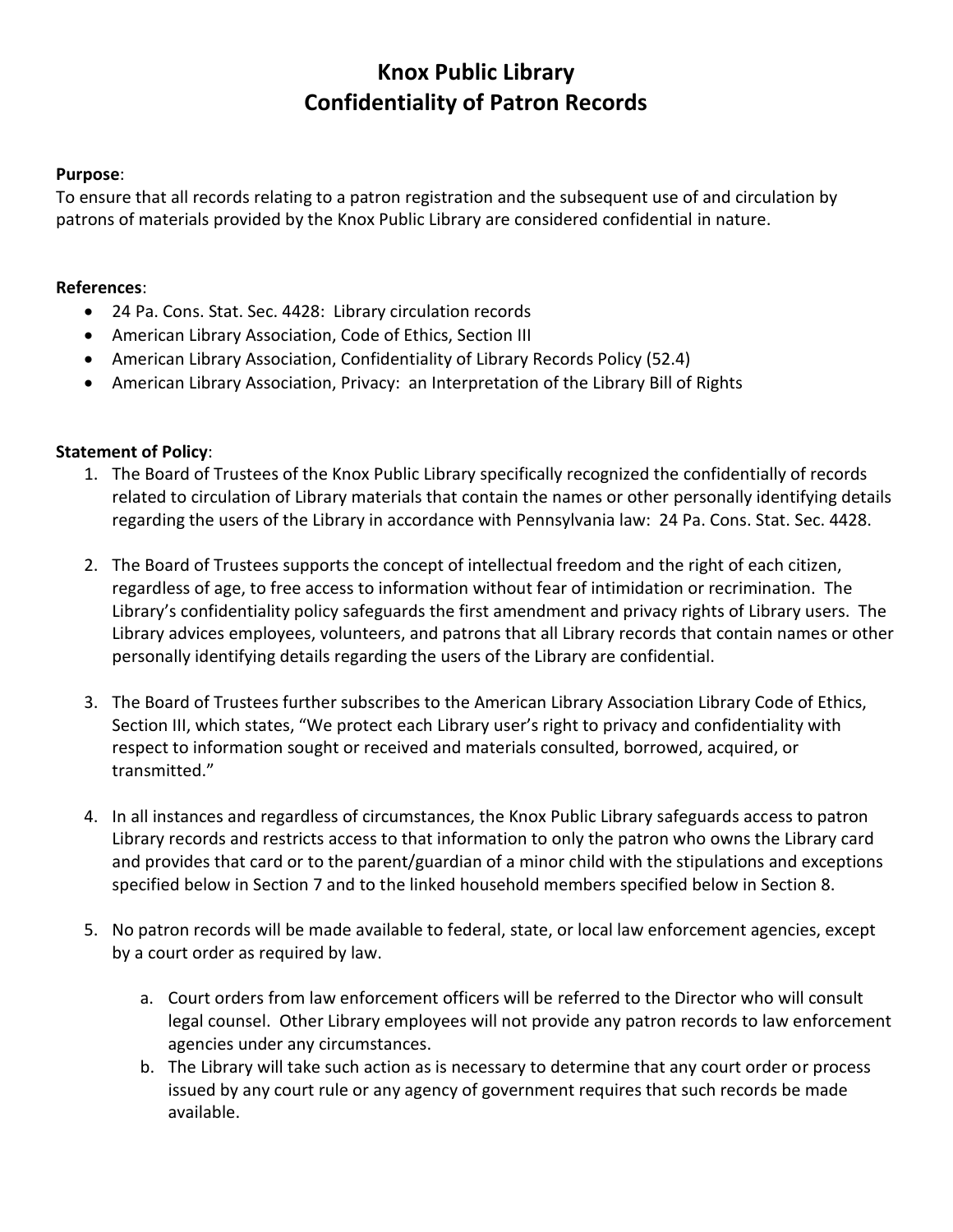- 6. When Library employees or volunteers speak either in person or on the phone to anyone other than the patron, or to person who cannot produce their Library card numbers and provide other identification, information regarding:
	- a. Items checked out
	- b. Items overdue
	- c. Fines
	- d. Holds

will be restricted as to information that does not reveal the content, such as number of items or figures for fines owed. Addresses, phone numbers, or any other personal information from patron records will not be given out under the above circumstances. When a patron is unable to confirm his or her identity as required, a printout of the requested information may be mailed to the patron using the mailing address provided in the Library's registration records.

- 7. The Library record of a child has the same confidentiality protection under Library policy as that of any other patron with the following exception.
	- a. Parents/guardians are permitted access to the records of their minor children through the age of seventeen. The parent/guardian must provide the child's Library card, and/or provide other acceptable identification. In the case of telephone inquiries, Library card number and verification of the child's address, telephone number, and date of birth are required.
	- b. The Knox Public Library recognizes that parents/guardians who have signed their minor children's registrations have assumed the financial responsibility for materials checked out to their children's cards; therefore parents/guardians will be provided with specific information about their minor children's Library records when materials are overdue or lost.
- 8. Adult patrons may waive their rights to the confidentiality of their library records and grant them to another adult cardholder by executing a limited waiver form, set forth in Appendix II. The limited waiver form must also be executed by the adult who will be permitted access to the adult patron's otherwise confidential library records.
- 9. No patron may use this policy to steal Library materials. Reference: [18 PA. Cons. Stat. Sec 3929.1: Library Act] In the event of theft, the Library will release to the appropriate law enforcement officers the relevant patron records, including the name and address of the person committing the theft and a list of materials stolen with the replacement costs.
- 10. All patrons are required to read and sign the patron agreement (Appendix I) that is on the back of their Library Card and the one printed on the Library card registration form.

Approved: 02/2022

## **Appendix I**:

## Patron Agreement (back of library card)

(Signature) is responsible for all materials borrowed on this card WHICH MUST BE PRESENTED each time loans are made. A charge will be made for lost card. THIS CARD IS NON-TRANSFERABLE.

## Patron Agreement (registration form)

I hereby express my intention to use our public Library and promise to obey all its rules, to take good care of all materials drawn by me, to pay promptly all fines or damages charged to me, and to give prompt notice of change in my address. (Signature)